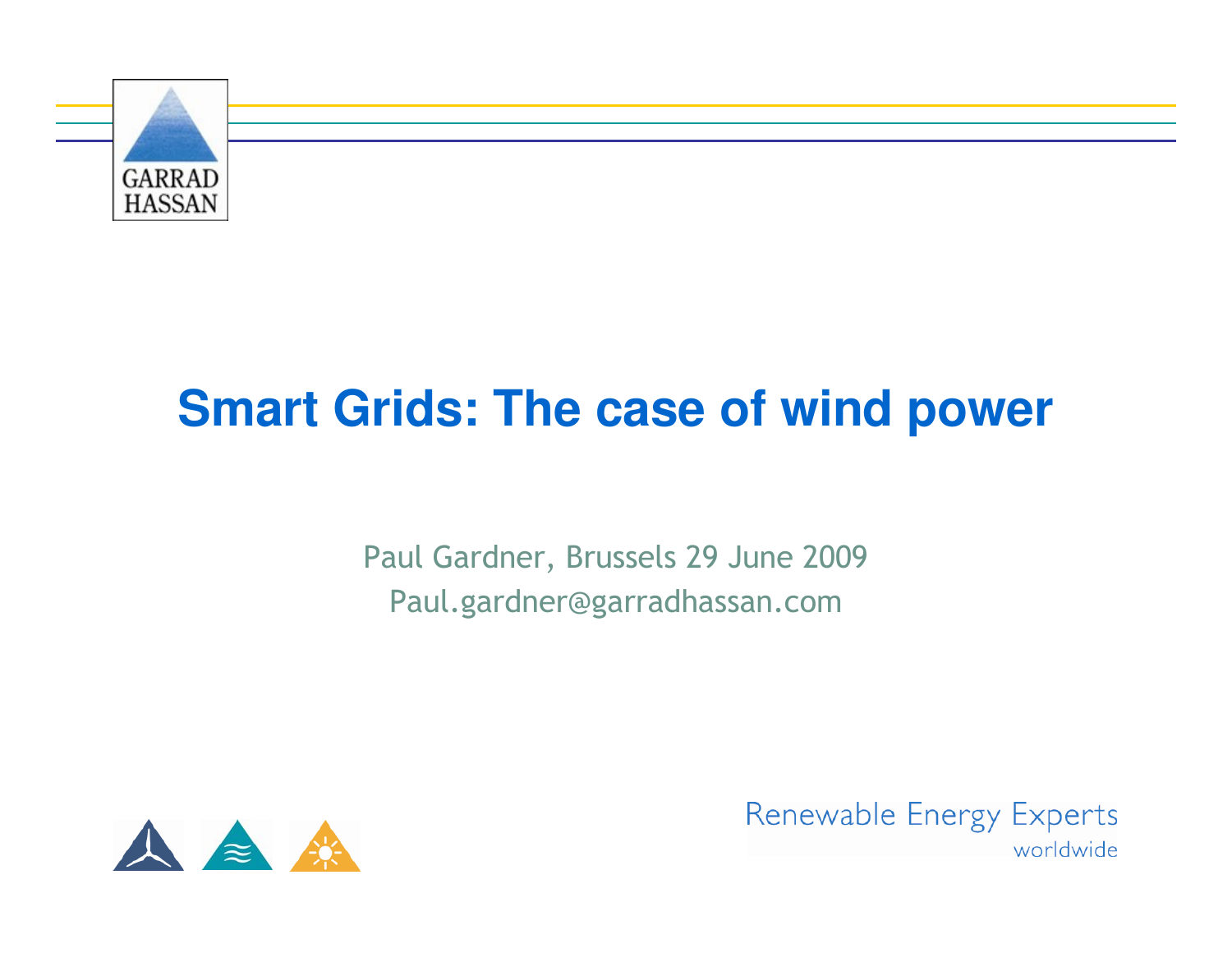

## **Relevant work elsewhere**

- $\bullet$  Technology Platform Wind (TP Wind)
	- www.windplatform.eu
	- Running since 2007
	- Working Group 3: Wind Energy Integration
- • Tradewind study 2006-2008
	- www.trade-wind.eu
	- Power flows across Europe with very high wind penetration
	- UCTE, Nordel, GB and Ireland systems
- $\bullet$  European Wind Integration Study
	- www.wind-integration.eu
	- 15 European TSOs
	- Interim report in January 2009
- • Wind Energy the Facts
	- www.wind-energy-the-facts.org
	- Published 2009

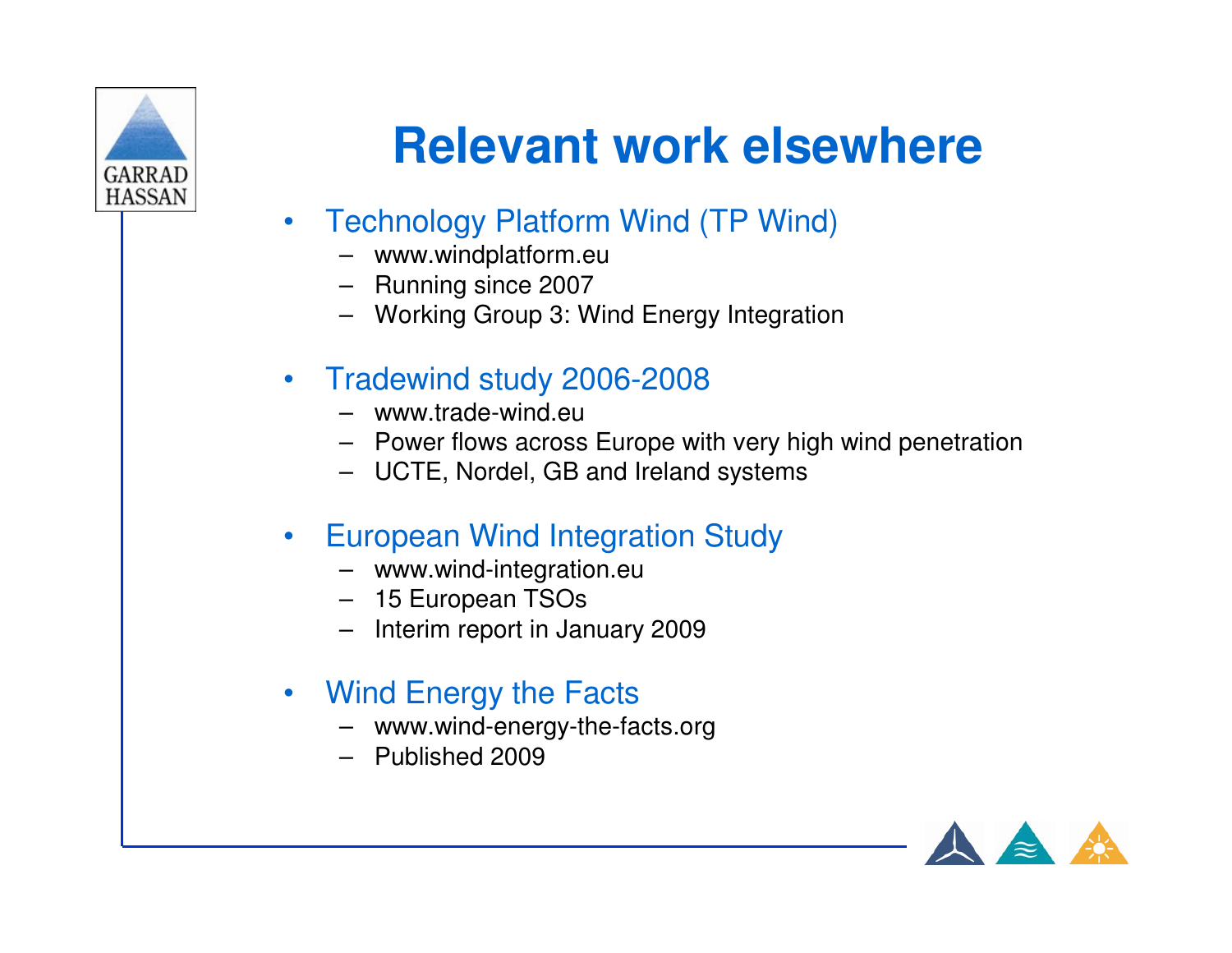

#### **The Garrad Hassan view of grid integration of wind generation**



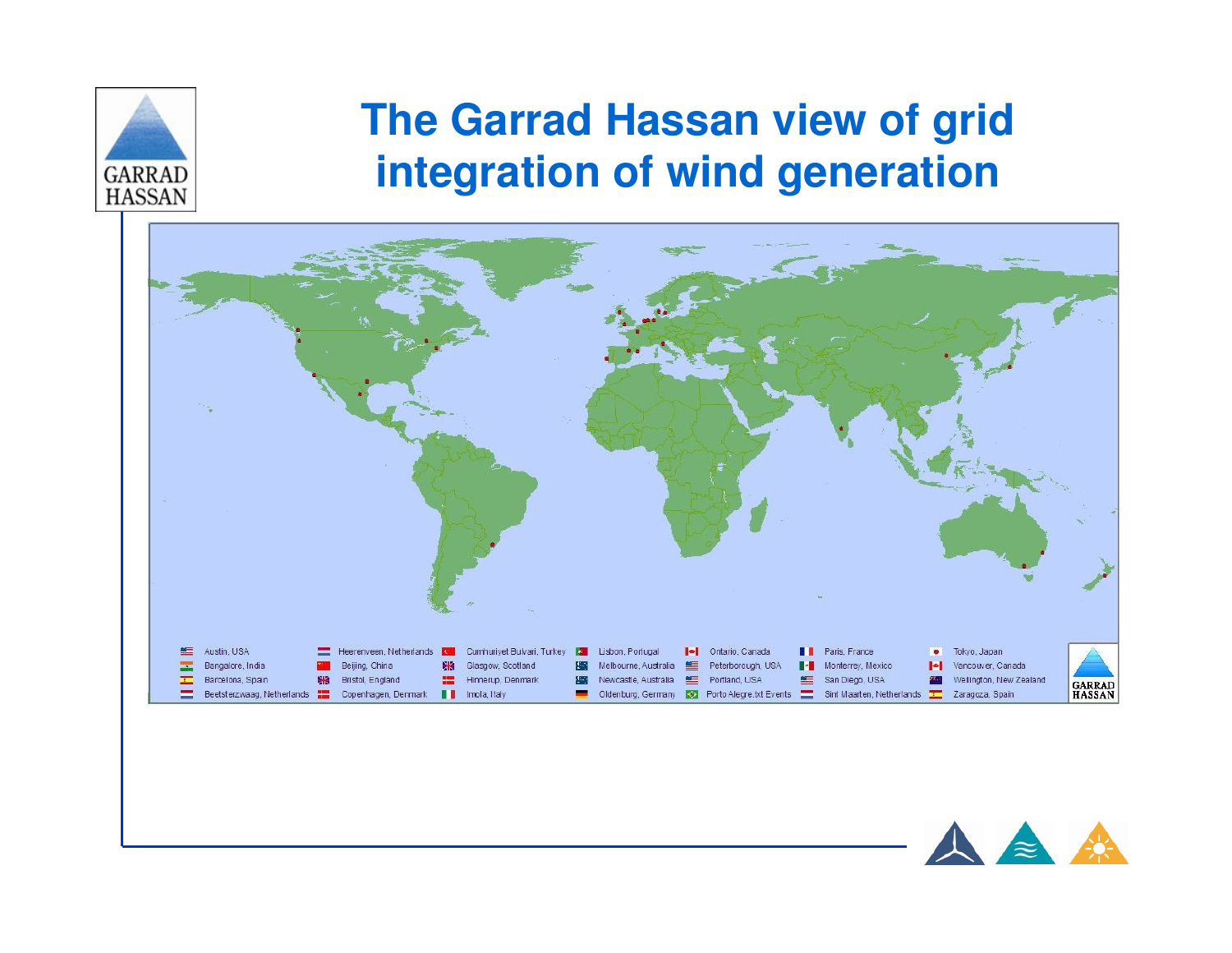

### **The Garrad Hassan view of grid integration of wind generation**

- • The old view:
	- 'Wind is the worst thing you can do to a power system'
- $\bullet$  But modern wind turbine technology now has very useful characteristics:
	- Large power electronic converter
		- 100% of generator capacity (FC turbine)
		- ~30% of generator capacity (DFIG turbine)
	- Ample computing capability for control purposes
	- Often located on weak parts of the network

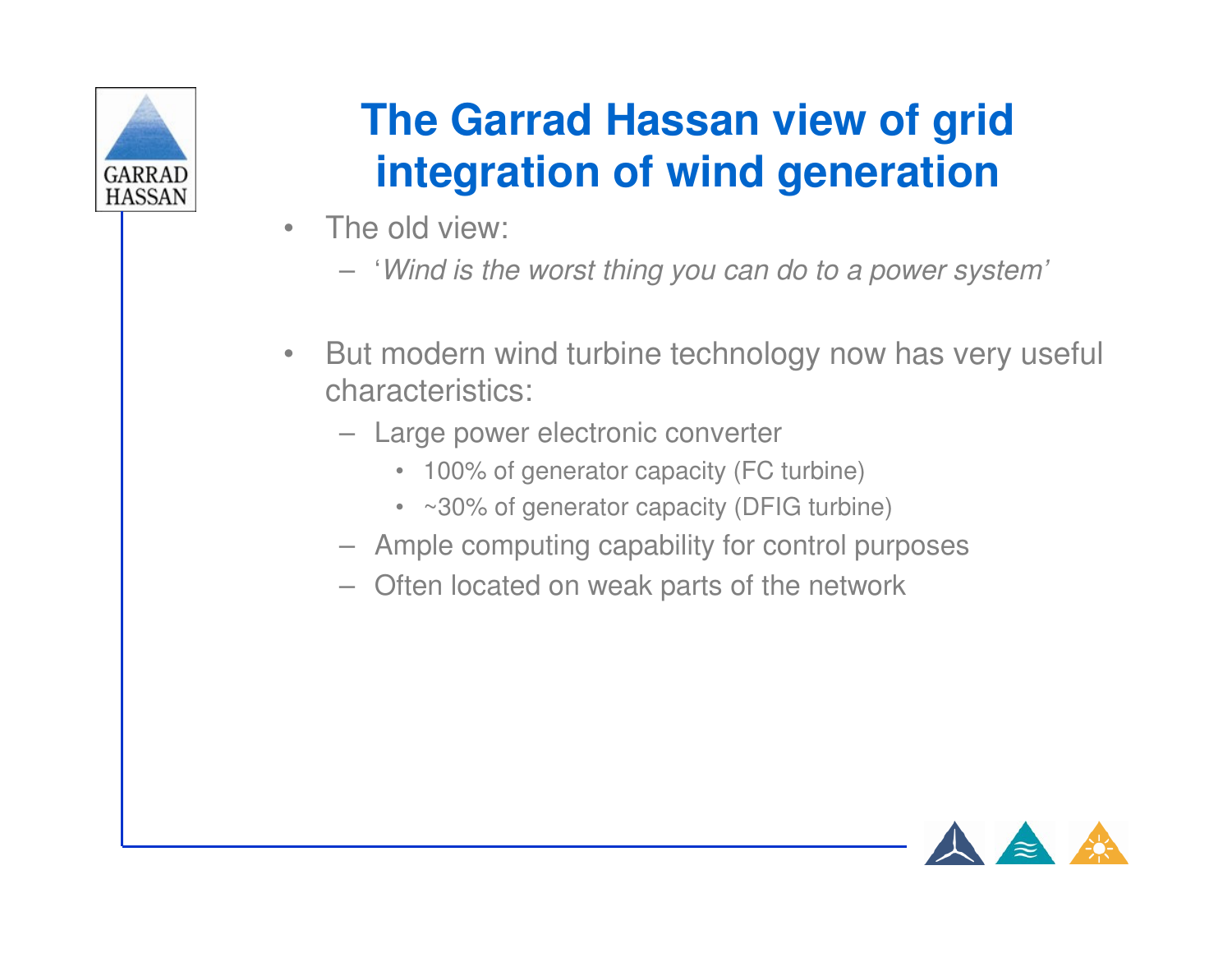

# **What could be done?**

- $\bullet$  In principle, wind generation can:
	- When generating:
		- Contribute to frequency control (at some cost)
		- Provide an inertia function to respond to major disturbances
	- At all times:
		- Act as harmonic filter
		- Act as voltage compensator, to remove voltage dips
		- Remove voltage imbalance
		- Contribute to voltage control, by controlling reactive power very rapidly, over a wide range
		- Provide measurements of voltage, active and reactive power flows etc in real time from remote parts of the network

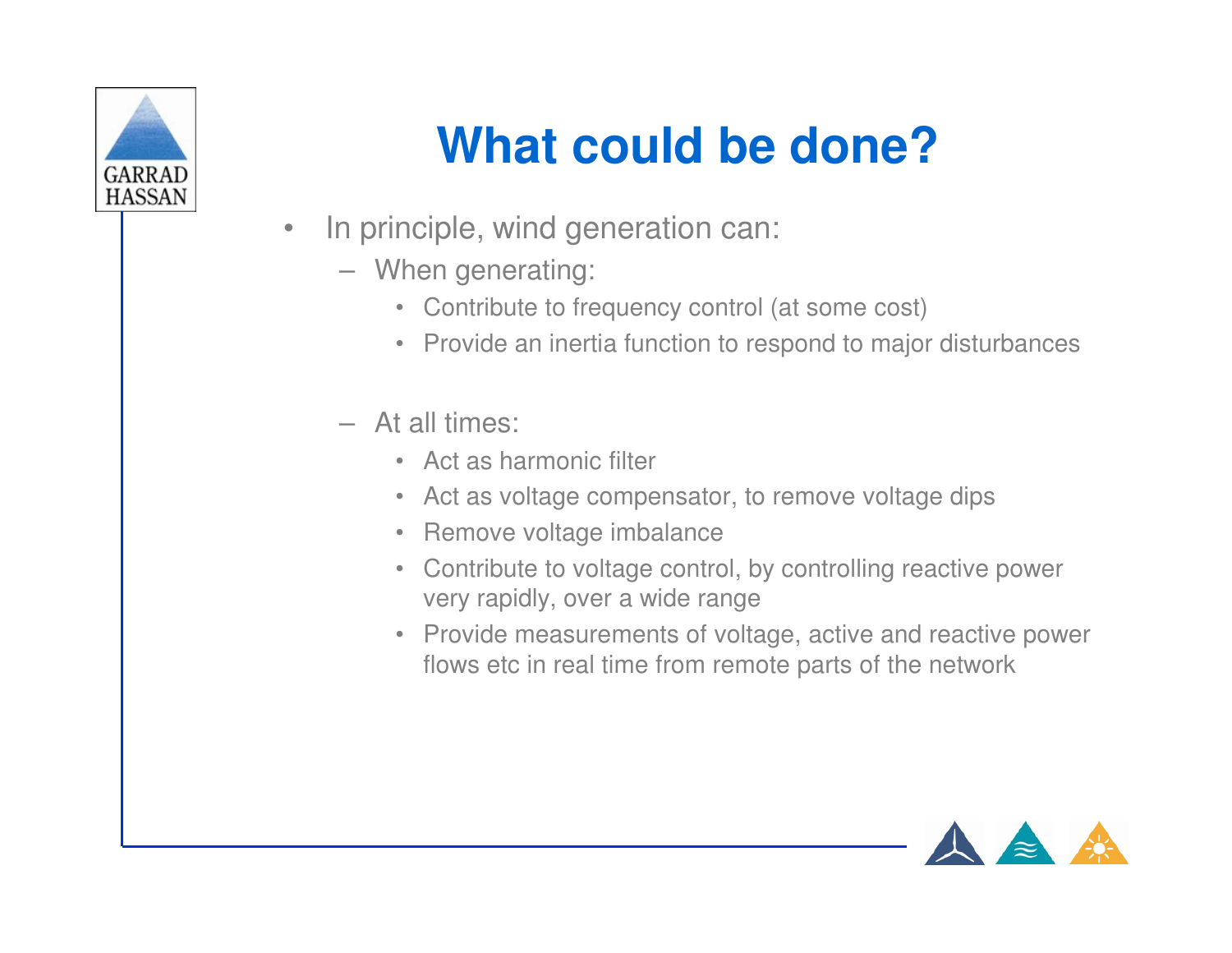

## **The message for regulators**

- Wind generation could provide services, widely spread across transmission and distribution networks, which avoid the need for network reinforcement or devicessuch as SVCs and Statcoms
- To achieve this, we need:
	- Clear statement of technical requirements for each function
		- not technology-specific
		- standardised where possible
	- Contractual framework to guarantee that the wind generation delivers these services to TSOs and DSOs
	- Payment for these services
	- Methodologies to allow TSOs and DSOs to include these capabilities in their network planning and operation.
- •This may require 'firm' network connections.